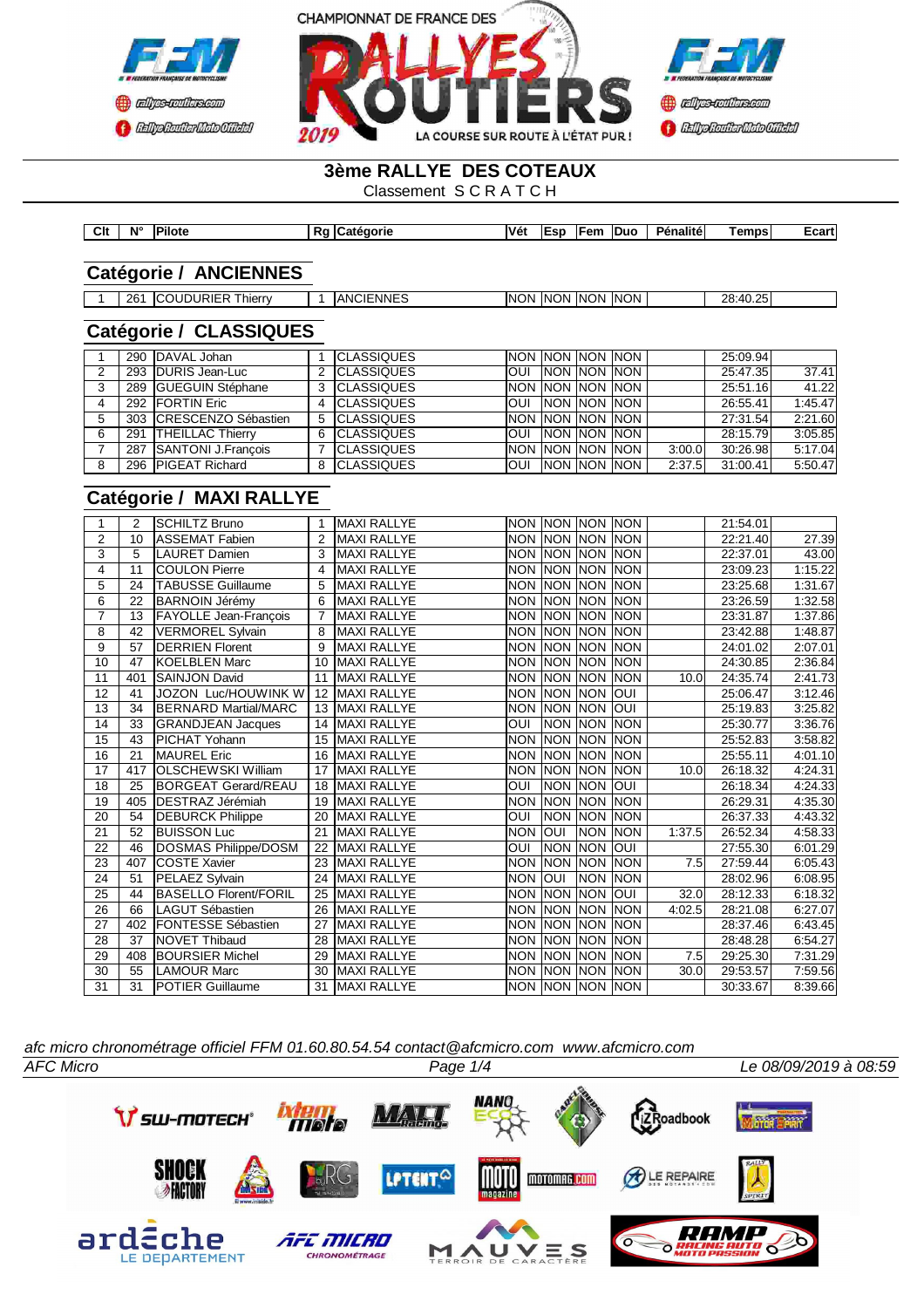



#### 3ème RALLYE DES COTEAUX Classement S C R A T C H

| Clt | $N^{\circ}$ | <b>Pilote</b> | ·aorie<br>. лт | <b>Véi</b> | - | ⊤em | IDuo | Pénalité | emps | $-$ nn+ $-$<br>י ווה. ו |
|-----|-------------|---------------|----------------|------------|---|-----|------|----------|------|-------------------------|

## **Abandons - J1**

| 39         | $\sim$<br>$\overline{\phantom{0}}$<br>Ö<br>Jimer/BOGA<br>⊇AN∟<br>I ( – 1<br>"<br>. . | $\sqrt{2}$<br>-<br>IMAXI<br>` RA∟<br>-- - - | . ור      | וחר<br>INI | ON.<br>IN0 | IOUI<br>к |  |  |
|------------|--------------------------------------------------------------------------------------|---------------------------------------------|-----------|------------|------------|-----------|--|--|
| <b>110</b> | $-$<br>NRDON.<br>ID<br>∟⊐ריי<br>Jérôme/DEI<br>◡<br>└                                 | $\sqrt{r}$<br>IMAXI<br>`RA∟<br>-- - -       | ΙN<br>.)N | 'N<br>INI  | `ON<br>IN( | IOUI      |  |  |

### **Abandons - J2**

| $\Lambda$ <sup>1</sup> | IDE<br>UNE<br>halàra) `<br>$\mathbf{r}$<br>valuu<br>. | $\sqrt{r}$<br>$\mathbf{v}$<br>IMAXI<br>RAL<br>. . | <b>INON</b> | <b>INON</b> | <b>NON</b> | <b>INON</b> |  |  |
|------------------------|-------------------------------------------------------|---------------------------------------------------|-------------|-------------|------------|-------------|--|--|

# **Catégorie / RALLYE 1**

|                 | 4               | <b>BREBAN Luc</b>            | -1             | RALLYE <sub>1</sub> |                | NON NON NON NON    |                |             |        | 21:54.90 |                    |
|-----------------|-----------------|------------------------------|----------------|---------------------|----------------|--------------------|----------------|-------------|--------|----------|--------------------|
| 2               | 3               | <b>CAUQUIL Romain</b>        | $\overline{2}$ | <b>RALLYE 1</b>     |                | NON INON INON INON |                |             |        | 22:51.44 | $\overline{56.54}$ |
| 3               | 8               | DAVID Maxime                 | 3              | <b>RALLYE 1</b>     |                | NON INON INON INON |                |             |        | 23:00.55 | 1:05.65            |
| 4               | $\overline{18}$ | <b>GAMBINO Davy</b>          | $\overline{4}$ | <b>RALLYE 1</b>     |                | NON NON NON        |                | <b>INON</b> |        | 23:43.56 | 1:48.66            |
| 5               | 111             | ROBLIN Grégory/HUAU A        | 5              | <b>RALLYE 1</b>     |                | NON INON INON      |                | Toui        |        | 24:08.03 | 2:13.13            |
| $\overline{6}$  | 425             | <b>RIVOLLET Jullien</b>      | 6              | <b>RALLYE 1</b>     |                | <b>NON NON</b>     | <b>NON</b>     | <b>NON</b>  |        | 24:24.50 | 2:29.60            |
| 7               | 114             | <b>BOUHATOUS Gabriel</b>     | $\overline{7}$ | <b>RALLYE 1</b>     | <b>NON</b>     | <b>NON</b>         | <b>NON</b>     | <b>INON</b> | 36.0   | 24:37.61 | 2:42.71            |
| 8               | 123             | <b>MOREAU Loane</b>          | 8              | RALLYE 1            |                | NON NON            | <b>NON</b>     | <b>INON</b> |        | 24:53.14 | 2:58.24            |
| 9               | 130             | <b>BAUMGARTNER Jerome</b>    | 9              | RALLYE <sub>1</sub> |                | NON NON            | <b>NON</b>     | <b>INON</b> |        | 25:02.05 | 3:07.15            |
| 10              | 99              | <b>DEVILLARD Mathieu</b>     | 10             | <b>RALLYE 1</b>     | <b>NON</b>     | <b>NON</b>         | <b>NON</b>     | <b>INON</b> | 1:00.0 | 25:14.00 | 3:19.10            |
| 11              | 137             | <b>AUZOUX Christopher/CE</b> | 11             | <b>RALLYE 1</b>     | <b>NON</b>     | loui               | <b>NON</b>     | loui        |        | 25:25.38 | 3:30.48            |
| $\overline{12}$ | 94              | <b>LARUE Gilles</b>          | 12             | <b>RALLYE 1</b>     | ОUІ            | <b>NON</b>         | <b>NON NON</b> |             |        | 25:56.64 | 4:01.74            |
| 13              | 101             | <b>BACCA Riccardo</b>        | 13             | <b>RALLYE 1</b>     | <b>NON</b>     | <b>INON</b>        | <b>NON</b>     | <b>NON</b>  |        | 26:14.25 | 4:19.35            |
| $\overline{14}$ | 124             | <b>CHAPAS Tom</b>            | 14             | <b>RALLYE 1</b>     |                | NON NON NON        |                | <b>NON</b>  |        | 26:18.37 | 4:23.47            |
| $\overline{15}$ | 92              | RADOJEWSKI Stéphane          | 15             | <b>RALLYE 1</b>     |                | NON INON INON INON |                |             |        | 26:39.59 | 4:44.69            |
| 16              | 426             | <b>GUERRIN Jérémy</b>        | 16             | <b>RALLYE 1</b>     | <b>NON</b>     | <b>NON</b>         | <b>NON</b>     | <b>NON</b>  |        | 26:44.13 | 4:49.23            |
| $\overline{17}$ | 113             | <b>GROSSE Johann</b>         | 17             | <b>RALLYE 1</b>     | <b>NON</b>     | <b>NON</b>         | <b>NON</b>     | <b>NON</b>  |        | 26:47.02 | 4:52.12            |
| 18              | 418             | <b>BARTOLO Cédric</b>        | 18             | <b>RALLYE 1</b>     |                | NON INON INON INON |                |             | 10.0   | 26:50.43 | 4:55.53            |
| 19              | 429             | <b>PATOUILLET Pierre</b>     | 19             | <b>RALLYE 1</b>     | NON INON       |                    | <b>NON</b>     | <b>NON</b>  |        | 26:56.84 | 5:01.94            |
| 20              | 105             | <b>SIMONNET Hervé</b>        | 20             | <b>RALLYE1</b>      | OUI            | <b>NON</b>         | <b>NON</b>     | <b>INON</b> | 34.0   | 26:58.47 | 5:03.57            |
| 21              |                 | 430 PEYRET Olivier           | 21             | <b>RALLYE 1</b>     |                | NON INON INON      |                | <b>NON</b>  |        | 27:23.99 | 5:29.09            |
| 22              | 97              | <b>BRUN Eudes</b>            | 22             | <b>RALLYE 1</b>     | NON INON       |                    | <b>NON</b>     | <b>NON</b>  | 1:07.5 | 27:26.10 | 5:31.20            |
| $\overline{23}$ | 423             | <b>D'ABRIGEON Franck</b>     | 23             | <b>RALLYE 1</b>     | $\overline{O}$ | <b>NON</b>         | <b>NON</b>     | <b>NON</b>  |        | 27:52.79 | 5:57.89            |
| 24              | 421             | <b>BERNARD Loïc</b>          | 24             | <b>RALLYE 1</b>     |                | NON NON NON        |                | <b>NON</b>  | 25.0   | 28:18.56 | 6:23.66            |
| $\overline{25}$ | 109             | <b>FRANCOIS Nicolas</b>      | 25             | <b>RALLYE 1</b>     |                | <b>NON NON</b>     | <b>NON</b>     | <b>NON</b>  | 44.0   | 28:20.96 | 6:26.06            |
| 26              | 432             | <b>VAURIS</b> Etienne        | 26             | <b>RALLYE 1</b>     | <b>NON</b>     | NON NON            |                | <b>INON</b> | 10.0   | 28:25.63 | 6:30.73            |
| 27              | 107             | <b>MATHIEU Sylvain</b>       | 27             | <b>RALLYE 1</b>     | <b>NON</b>     | <b>NON</b>         | <b>NON</b>     | <b>NON</b>  |        | 28:30.96 | 6:36.06            |
| 28              | 424             | <b>FOURNIER Martial</b>      | 28             | <b>RALLYE 1</b>     | <b>NON NON</b> |                    | <b>NON</b>     | <b>NON</b>  |        | 28:37.16 | 6:42.26            |
| 29              | 434             | <b>ASFAUX Antoine</b>        | 29             | <b>RALLYE 1</b>     | <b>NON NON</b> |                    | <b>NON</b>     | <b>NON</b>  |        | 29:44.10 | 7:49.20            |
| 30              | 420             | <b>BERNARD Thibaud</b>       | 30             | <b>RALLYE 1</b>     | <b>NON</b>     | <b>INON</b>        | <b>NON</b>     | <b>INON</b> | 5:22.5 | 29:50.58 | 7:55.68            |
| 31              | 427             | <b>IPERROT Sabine</b>        | 31             | <b>RALLYE 1</b>     |                | NON NON NON        |                | <b>INON</b> |        | 31:00.71 | 9:05.81            |

## **Non-Partants - J1**

| $\overline{ }$<br>IMO<br>rancois<br>ີ<br>. .<br>$\sim$ | $\sqrt{r}$<br>. .<br>-<br>٦L | <b>INON</b><br>INON.<br>INC<br>וחר<br>ΙN<br>١N١ |  |
|--------------------------------------------------------|------------------------------|-------------------------------------------------|--|

# **Abandons - J1**

| $\sqrt{r}$<br><b>INON</b><br>$\sim$<br>$\sim$<br>Alain<br>INO<br>$\overline{a}$<br>וחר<br>ገሌ<br>INK<br>◡<br>JU<br>IDE<br>ζAΙ<br>ᅫ<br>-<br>∪ו<br>$\ddot{\phantom{0}}$<br>$\overline{\phantom{0}}$<br>.<br>. |  |
|------------------------------------------------------------------------------------------------------------------------------------------------------------------------------------------------------------|--|

*afc micro chronométrage officiel FFM 01.60.80.54.54 contact@afcmicro.com www.afcmicro.com*

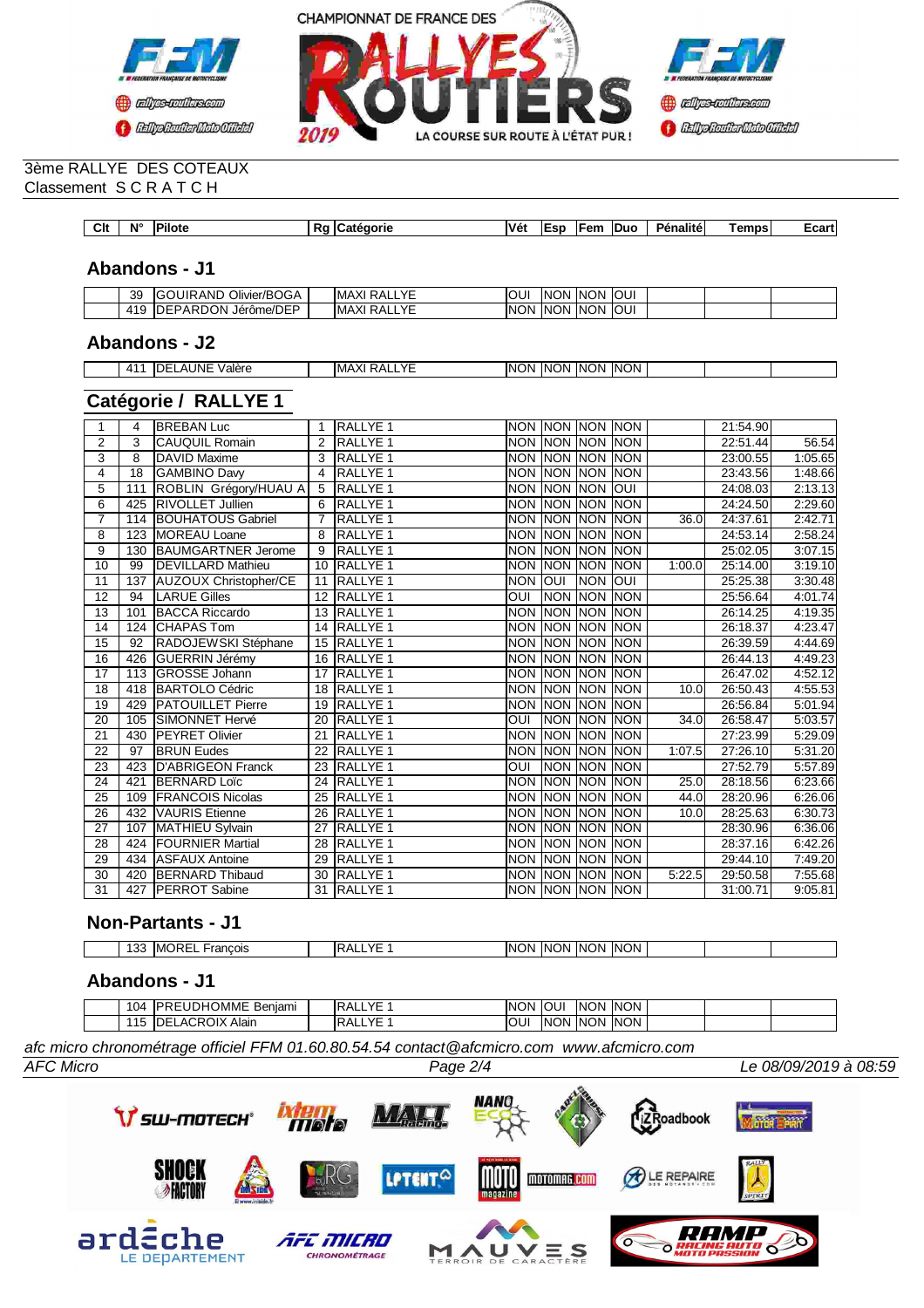



#### 3ème RALLYE DES COTEAUX Classement S C R A T C H

| Clt<br>$-$ | AI <sup>c</sup> | <b>Pilote</b> | nu. | :aorie<br>∴ate | Vét | $-0.07$ | ™em | <b>IDuc</b> | <b>Pénalité</b> | ⊺emps<br>___ | $-0.25$<br>–∪di l |
|------------|-----------------|---------------|-----|----------------|-----|---------|-----|-------------|-----------------|--------------|-------------------|

## **Abandons - J2**

| 12L<br>ー | , hierr<br>INI A<br>гv.<br>–<br>. .<br>__ | $\sqrt{r}$<br>^ ^ | .ING<br>וחו | <b>INK</b><br>١NΙ | . INIC<br>)N | INC<br>IN. |  |  |
|----------|-------------------------------------------|-------------------|-------------|-------------------|--------------|------------|--|--|

# **Catégorie / RALLYE 2**

|                 | 7   | <b>BREBION Tanguy</b>       |    | <b>RALLYE 2</b>     | NON NON NON NON    |                    |            |            |                   | 22:43.54 |         |
|-----------------|-----|-----------------------------|----|---------------------|--------------------|--------------------|------------|------------|-------------------|----------|---------|
| 2               | 441 | <b>COULANGES Charlie</b>    | 2  | <b>RALLYE 2</b>     | NON INON INON INON |                    |            |            |                   | 22:47.75 | 4.21    |
| 3               | 15  | <b>GONZALEZ Emmanuel</b>    | 3  | <b>RALLYE 2</b>     |                    | NON NON NON NON    |            |            |                   | 22:49.51 | 5.97    |
| 4               | 163 | <b>JOUANEN Vincent</b>      |    | RALLYE <sub>2</sub> |                    | NON NON NON NON    |            |            |                   | 23:05.17 | 21.63   |
| 5               | 165 | <b>DELORME Maxime</b>       | 5  | RALLYE <sub>2</sub> |                    | NON NON NON NON    |            |            |                   | 23:08.77 | 25.23   |
| 6               | 20  | <b>NIMIS Benoit</b>         | 6  | RALLYE <sub>2</sub> |                    | NON INON INON INON |            |            |                   | 23:13.95 | 30.41   |
| 7               | 6   | <b>AULAS Jean-Mary</b>      |    | RALLYE <sub>2</sub> |                    | NON NON NON NON    |            |            |                   | 23:35.47 | 51.93   |
| 8               | 180 | <b>OVERNEY Christophe</b>   |    | RALLYE <sub>2</sub> | <b>OUI</b>         | <b>NON NON NON</b> |            |            |                   | 23:55.60 | 1:12.06 |
| 9               | 161 | CADENET Clément             | 9  | <b>RALLYE 2</b>     | <b>NON</b>         | <b>IOUI</b>        | NON NON    |            |                   | 24:06.44 | 1:22.90 |
| 10              | 174 | <b>BEAUCOUD Andy</b>        | 10 | <b>RALLYE 2</b>     |                    | NON NON NON NON    |            |            |                   | 24:46.18 | 2:02.64 |
| 11              |     | 186 MARTEL Bastien          | 11 | <b>RALLYE 2</b>     |                    | NON NON NON NON    |            |            | 10.0 <sub>l</sub> | 24:47.57 | 2:04.03 |
| $\overline{12}$ | 444 | <b>DEMANGE Jérémy</b>       | 12 | <b>RALLYE 2</b>     |                    | NON NON NON NON    |            |            | 17.5              | 24:57.09 | 2:13.55 |
| 13              |     | 185 ACHARD Norbert          | 13 | <b>RALLYE 2</b>     |                    | NON NON NON NON    |            |            | 10.0              | 26:04.52 | 3:20.98 |
| 14              |     | 184 RECOUR Hugo             | 14 | <b>RALLYE 2</b>     |                    | NON NON NON        |            | <b>NON</b> | 10.0              | 26:09.79 | 3:26.25 |
| 15              |     | 168 STEPHAN Pierre          | 15 | <b>RALLYE 2</b>     |                    | NON NON NON NON    |            |            |                   | 26:21.32 | 3:37.78 |
| 16              | 182 | <b>BRELY Michaël/TOCHE</b>  | 16 | <b>RALLYE 2</b>     |                    | NON NON NON        |            | loui       |                   | 26:30.68 | 3:47.14 |
| 17              |     | 445 BOURGEOIS Patrick       | 17 | <b>RALLYE 2</b>     | <b>NON</b>         | <b>NON NON</b>     |            | <b>NON</b> | 10.0              | 27:30.21 | 4:46.67 |
| 18              | 175 | <b>CAILLOT Eric</b>         | 18 | RALLYE <sub>2</sub> | OUI                | NON NON            |            | <b>NON</b> |                   | 27:47.34 | 5:03.80 |
| 19              | 170 | <b>GILLI Aurélien</b>       | 19 | <b>RALLYE 2</b>     | <b>NON</b>         | loui               | <b>NON</b> | <b>NON</b> |                   | 27:49.41 | 5:05.87 |
| 20              | 162 | <b>DUPUIS-MAURIN Valéry</b> | 20 | <b>RALLYE 2</b>     | <b>NON</b>         | <b>NON</b>         | <b>OUI</b> | <b>NON</b> |                   | 27:51.06 | 5:07.52 |
| 21              | 160 | <b>BOUSSELIN Philippe</b>   | 21 | <b>RALLYE 2</b>     | <b>OUI</b>         | NON NON            |            | <b>NON</b> | 15.0              | 28:04.36 | 5:20.82 |
| 22              | 433 | <b>PINCE Yann</b>           | 22 | <b>RALLYE 2</b>     | <b>NON</b>         | NON NON            |            | <b>NON</b> | 10.0 <sub>l</sub> | 28:10.33 | 5:26.79 |
| 23              | 167 | <b>MOLINET Denis</b>        | 23 | RALLYE <sub>2</sub> | <b>OUI</b>         | NON NON            |            | <b>NON</b> |                   | 29:07.12 | 6:23.58 |
| 24              | 173 | <b>MESSEGHEM Christian</b>  | 24 | <b>RALLYE 2</b>     | <b>OUI</b>         | Inon Inon          |            | <b>NON</b> |                   | 30:05.69 | 7:22.15 |
| 25              |     | 435 HANNIGSBERG Morgane     |    | 25 RALLYE 2         |                    | NON NON NON NON    |            |            |                   | 31:39.60 | 8:56.06 |

## **Abandons - J1**

| '78       | .<br>hibaut<br>TIVIL                                           | $\sqrt{2}$<br>OA.<br>⊸<br>_ _ _   | <b>INON</b><br>IN0<br>IN(<br>.)N<br>ΙN<br>IN0<br>.)N               |  |
|-----------|----------------------------------------------------------------|-----------------------------------|--------------------------------------------------------------------|--|
| 420<br>-- | <b>MIC</b><br>HE)<br>$\sim$<br><b>Christian</b><br>Jean-'<br>. | $V\square$<br>DA.<br>$\mathbf{a}$ | J INC⊺<br><b>INON</b><br>IN <sub>0</sub><br>INO<br>)N<br>'NN<br>)N |  |

# **Catégorie / RALLYE 3**

|   | 238 ROUTHIER Florent  | <b>RALLYE 3</b> |                     |           | <b>INON INON INON INON I</b> |       | 23:41.35 |          |
|---|-----------------------|-----------------|---------------------|-----------|------------------------------|-------|----------|----------|
| ົ | 240 COURTAUD Mathias  | RALLYE 3        | <b>NON JOUL</b>     | INON INON |                              |       | 23:56.14 | 14.79    |
| ◠ | 244 PARUSSINI Rudy    | 3 RALLYE 3      | INON INON INON INON |           |                              |       | 26:01.80 | 2:20.45  |
| 4 | 235 JARNAC Thomas     | 4 RALLYE 3      | INON JOUL INON INON |           |                              |       | 26:48.85 | 3:07.50  |
| 5 | 246 DION Fabrice      | 5 RALLYE 3      | INON INON INON INON |           |                              | 10.0I | 28:44.56 | 5:03.21  |
| 6 | 251 GERMANIQUE Pascal | 6 RALLYE 3      |                     |           | <b>OUI INON NON NON</b>      |       | 32:45.75 | 9:04.40  |
|   | 463 ORANGER Sylvain   | RALLYE 3        | NON NON NON NON     |           |                              |       | 37:21.20 | 13:39.85 |

## **Abandons - J1**

| 230 | $\overline{\phantom{0}}$<br>~-<br>IBUI<br>Erio<br>ᆸ        | $\sqrt{2}$<br>◡△                     |    | וחר<br>INO  | וחר<br>INI | <b>ION</b><br>- INK |  |  |
|-----|------------------------------------------------------------|--------------------------------------|----|-------------|------------|---------------------|--|--|
| 241 | AND.<br>-<br>IGR <sub>0</sub><br>-<br>Raphael<br>.JLP<br>ຼ | $\sqrt{2}$<br>⊃∧<br>$\cdot$ .<br>. . | ັບ | י אר<br>INO | 'NC<br>INK | 'ON<br>INK          |  |  |

*afc micro chronométrage officiel FFM 01.60.80.54.54 contact@afcmicro.com www.afcmicro.com*

*AFC Micro Page 3/4 Le 08/09/2019 à 08:59*